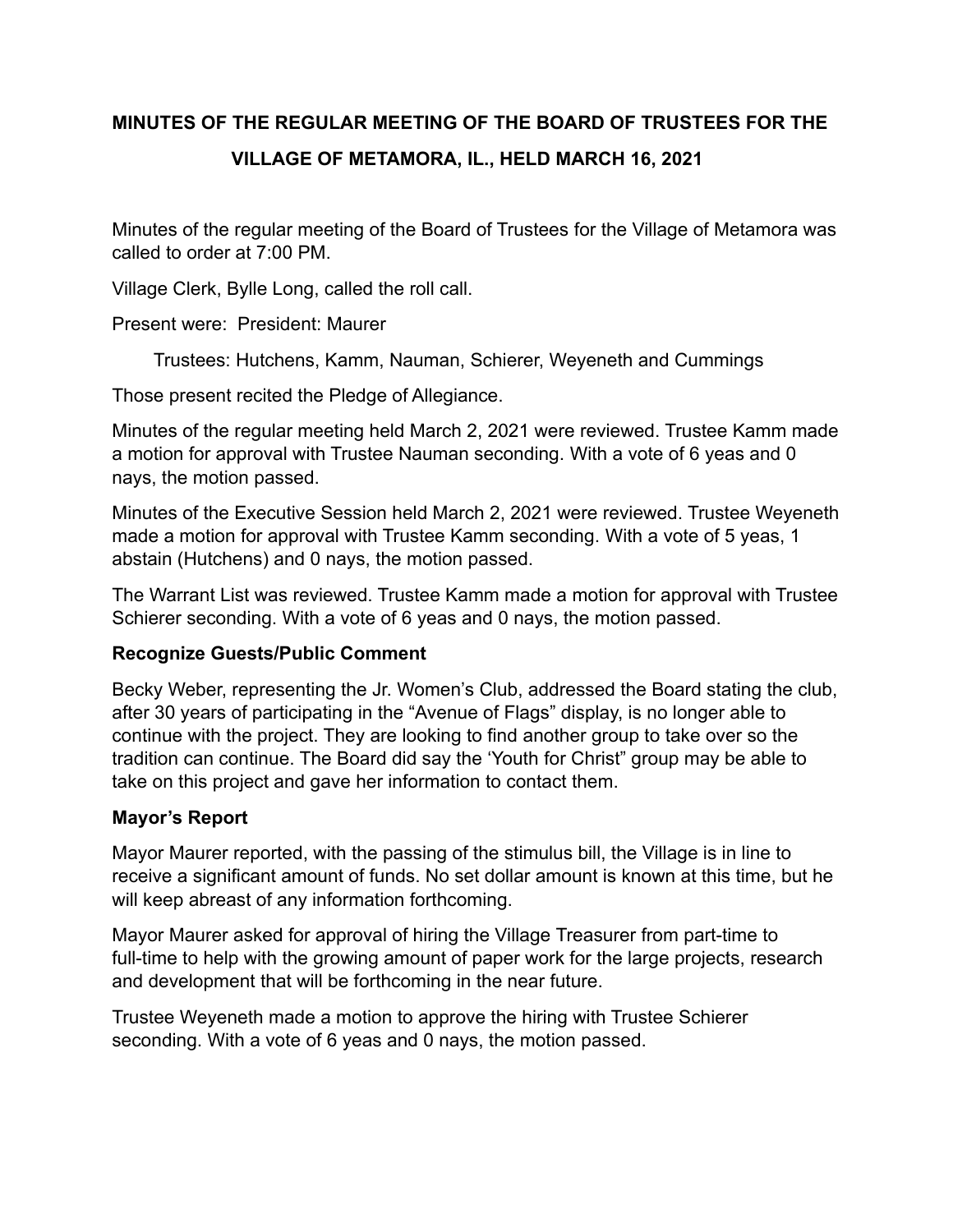## **Attorney's Report**

The following were presented for discussion and approval:

The Resolution for Intergovernmental Agreement with MTHS and MGS for the School Resource Officer for the years 2021/2024.

Trustee Schierer made a motion for approval with Trustee Weyeneth seconding. With a vote of 6 yeas and 0 nays, the motion passed.

Next was a Resolution for a new 5-year Fire Protection Service Agreement with the Metamora Rural Fire Protection Dist.

After a discussion that included several unanswered questions, the Board decided to table the Resolution until further information was obtained.

An Ordinance updating Chapter 8.28 of the Village Code Regarding Possession of Tobacco and Electronic Cigarette Products by Minors was presented for approval.

Trustee Nauman made a motion for approval with Trustee Cummings seconding. With a vote of 6 yeas and 0 nays, the motion passed.

## **Engineer's Report**

Zack Knight represented Farnsworth at the meeting and gave updates on several ongoing projects including the work on the ground storage tank for the water treatment plant and the 2021 MFT program meeting.

He also asked for a motion to approve the low bid by Stark Excavating in the amount of \$69,838.01 for the Coal Bank Road Storm Drainage Project. The Board had accepted the bid by general consensus at the meeting on March 2, but now needed to officially approve the bid.

Trustee Nauman made the motion for approval with Trustee Schierer seconding. With a vote of 6 yeas and 0 nays, the motion passed.

#### **Treasurer's Report**

Treasurer Garber gave the following report:

#### CASH BALANCES

Cash Balances as of February 28, 2021, increased \$90,453 at a 1.58% increase from January 31, 2021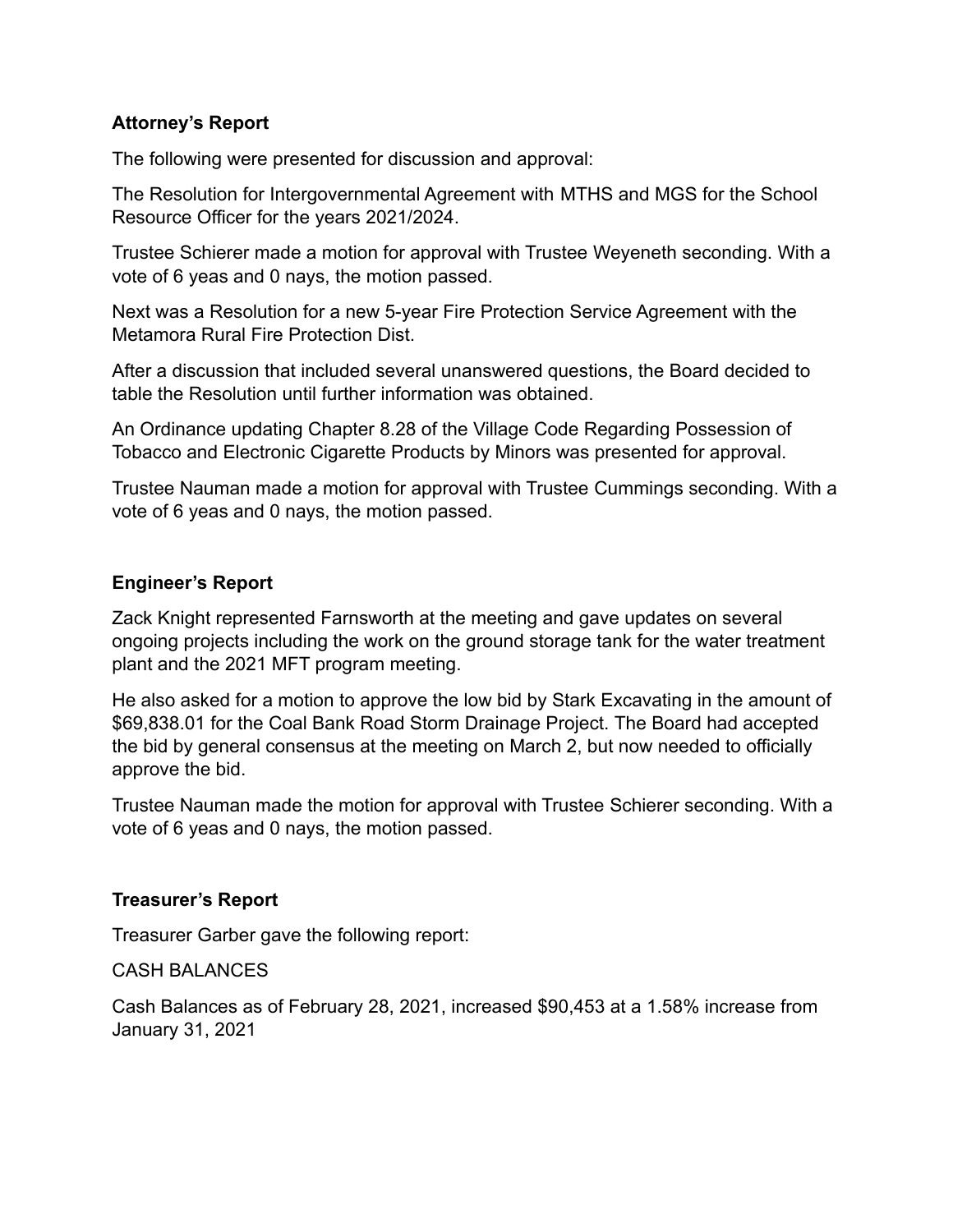MAJOR RECEIPTS

| <b>CCMSI</b>                    | \$17,140 |
|---------------------------------|----------|
| <b>MTHS</b>                     | \$16,875 |
| State of Illinois - Taxes       | \$85,436 |
| State of Illinois - MFT         | \$10,521 |
| <b>MAJOR DISBURSEMENTS</b>      |          |
| <b>Compass Minerals</b>         | \$12,548 |
| <b>Constellation New Energy</b> | \$11,780 |
| <b>INVESTMENTS</b>              |          |

Funds were invested during the month of February, 2021 in the Money Market at Commerce Bank earning interest at a rate of .05%. The Insured Cash Sweep Account at Goodfield State Bank earned interest at .5%. The Goodfield State Bank Money Market earned interest at a rate of .099% for the month of February 2021. The 36 month CD with Goodfield State Bank earning quarterly interest at a rate of .399% was reinvested. The 24 month CD with Goodfield State Bank earning quarterly interest at a rate of .648% was reinvested.

#### **Public Works Dept.**

Trustee Nauman reported the negotiations with the public works union will start in April.

#### **Police/Fire/ESD**

Trustee Kamm, along with Fire Chief Sluga, both agreed the proposal for changes to the fire dept. salaries should be tabled until more information is received from the rural fire district.

Trustee Kamm made a motion to approve the purchase of a new computer from WTS for the police dept. in the amount of NTE \$1350.00. Trustee Nauman seconded the motion and with a vote of 6 yeas and 0 nays, the motion passed.

#### **Finance, Economic Development, Insurance**

Trustee Weyeneth had nothing to report.

#### **Special Projects, Buildings**

Trustee Hutchens had nothing to report.

#### **Old Business**

There was none.